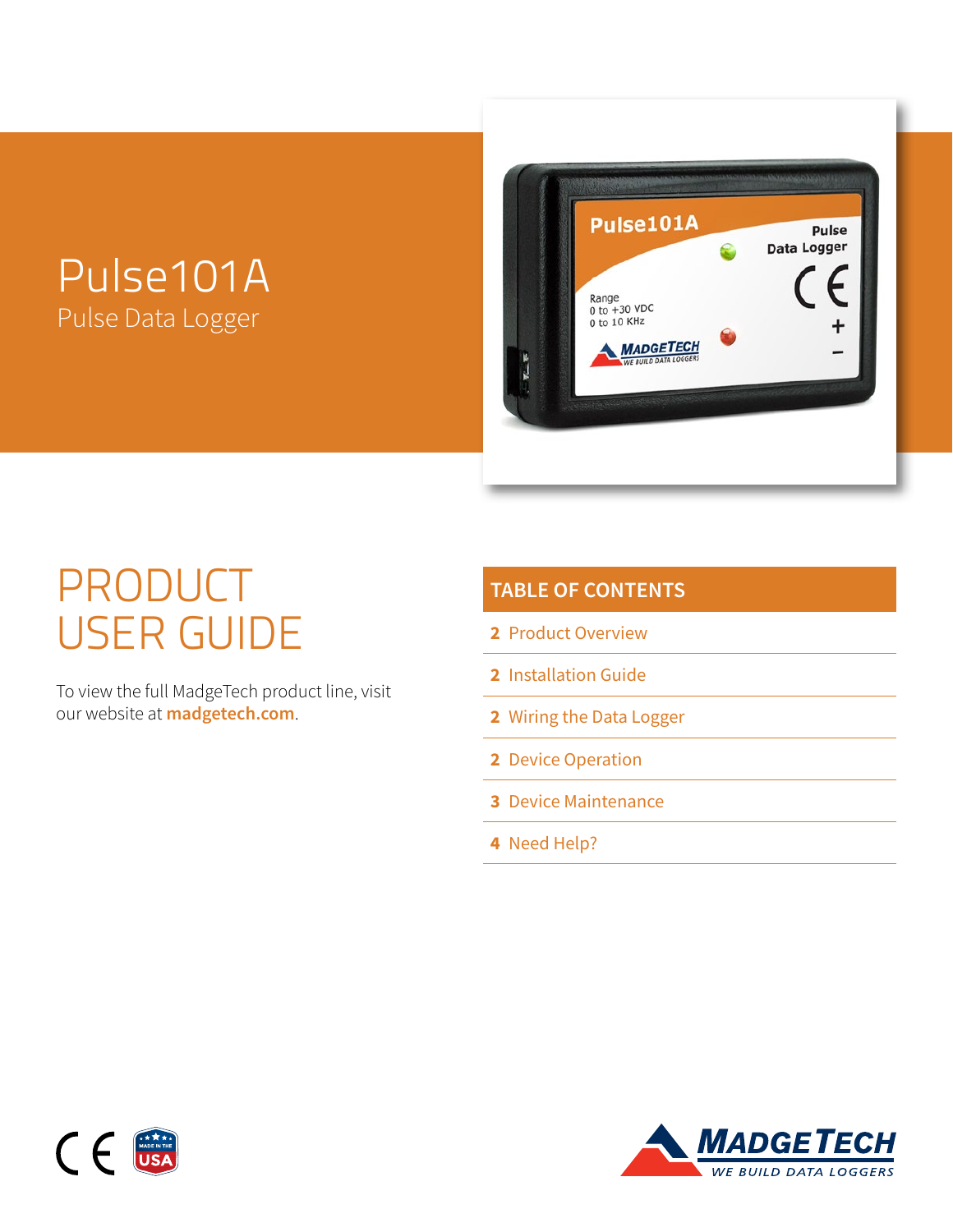## <span id="page-1-0"></span>PRODUCT USER GUIDE

### Product Overview

The Pulse101A records the number of pulse inputs or contact closures on the input of the device. The input is continuously sampled at 10 kHz, therefore, the input pulse must be at least 10 microseconds in duration. The counter is reset at the beginning, and the count is recorded at the end of each sample interval.

*Note: An input voltage of greater than 30 volts DC on the input could cause loss of data or damage to data logger.*

## Installation Guide

#### **Installing the Interface Cable**

IFC200 (sold separately) — Insert the device into a USB port. The drivers will install automatically.

#### **Installing the Software**

The Software can be downloaded from the MadgeTech website at **[madgetech.com](https://www.madgetech.com)**. Follow the instructions provided in the Installation Wizard.

## Wiring the Data Logger

#### **Wiring Options**

Three position removable screw terminal connections, accepts 2-wire configurations.

*Warning: Note the polarity instructions. Do not attach wires to the wrong terminals.*



### Device Operation

#### **Connecting and Starting the Data Logger**

- 1. Once the software is installed and running, plug the interface cable into the data logger.
- 2. Connect the USB end of the interface cable into an open USB port on the computer.
- 3. The device will appear in the Connected Devices list. Highlight the desired data logger.
- 4. For most applications, select **Custom Start** from the menu bar and choose the desired start method, reading rate and other parameters appropriate for the data logging application and click **Start**.
	- **Quick Start** applies the most recent custom start options
	- **Batch Start** is used for managing multiple loggers at once
	- **Real Time Start** stores the dataset as it records while connected to the logger
- 5. The status of the device will change to **Running**, **Waiting to Start** or **Waiting to Manual Start**, depending upon your start method.
- 6. Disconnect the data logger from the interface cable and place it in the environment to measure.

*Note: The device will stop recording data when the end of memory is reached or the device is stopped. At this point the device cannot be restarted until it has been re-armed by the computer.*

#### **Downloading Data from a Data Logger**

- 1. Connect the logger to the interface cable.
- 2. Highlight the data logger in the Connected Devices list. Click **Stop** on the menu bar.
- 3. Once the data logger is stopped, with the logger highlighted, click **Download**. You will be prompted to name your report.
- 4. Downloading will offload and save all the recorded data to the PC.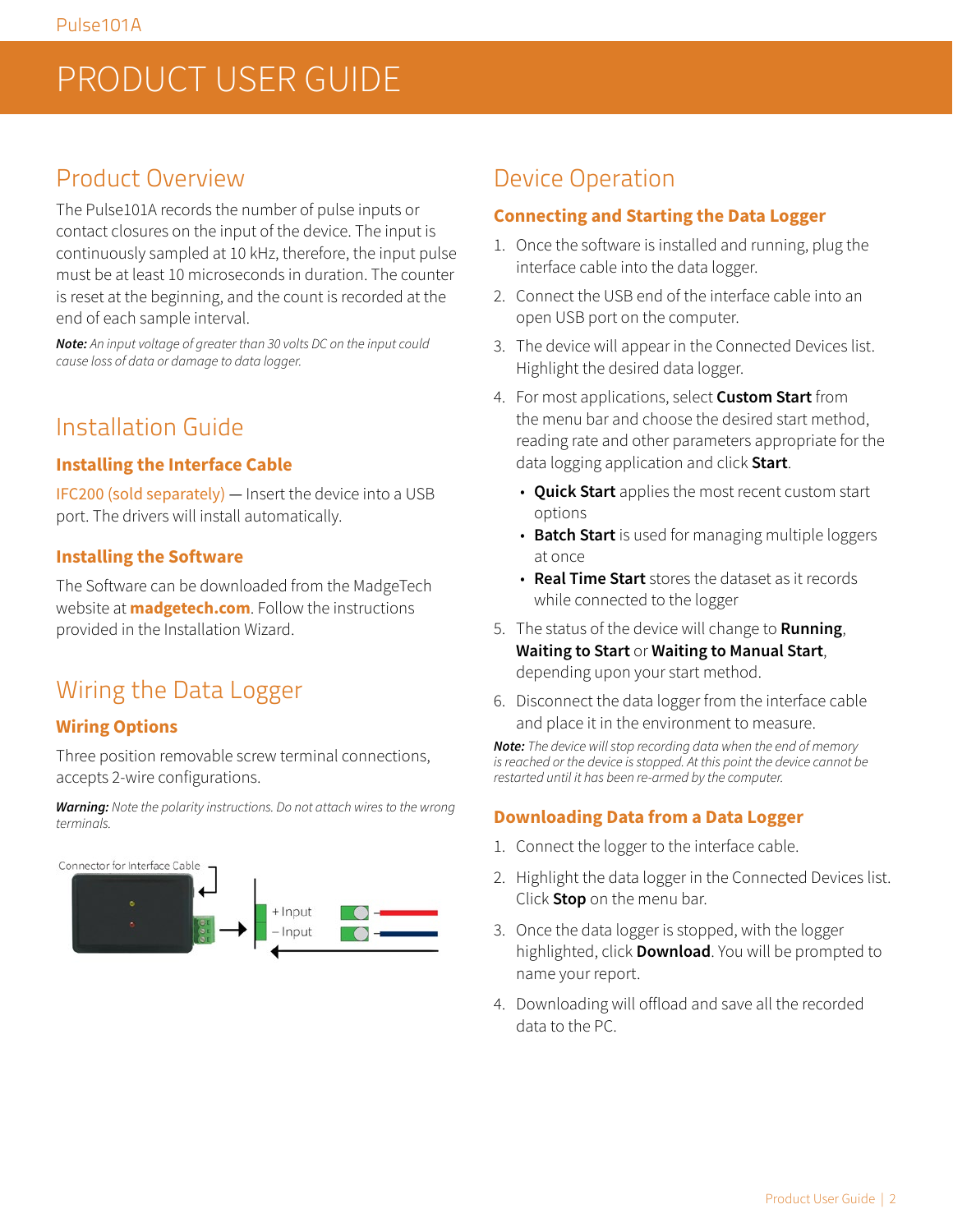## <span id="page-2-0"></span>PRODUCT USER GUIDE

#### **Engineering Units**

Native measurement units can be scaled to display measurement units of another type. This is useful when monitoring voltage outputs from different types of sensors such as wind speed and flow rate. Please refer to the Engineering Units Video on **[madgetech.com/resources/](https://youtu.be/V-AW0uTIKVg) [videos](https://youtu.be/V-AW0uTIKVg)** for step-by-step setup instructions.

#### **Alarm Settings**

To change the settings for the alarm:

- 1. Select **Alarm Settings** from the **Device Menu** in the MadgeTech Software. A window will appear allowing to set the high and low alarms and warning alarms.
- 2. Press **Change** to edit the values.
- 3. Check **Enable Alarm Settings** to enable the feature and check each high and low, warn and alarm box to activate it. The values can be entered in the field manually or by using the scroll bars.
- 4. Click **Save** to save the changes. To clear an active alarm or warn, press the **Clear Alarm** or **Clear Warn** button.
- 5. To set an alarm delay, enter the duration of time into the **Alarm Delay** box in which the readings can be outside of the alarm parameters.

#### **Set Password**

To password protect the device so that others cannot start, stop or reset the device:

- 1. In the **Connected Devices** panel, click the device desired.
- 2. On the **Device** Tab, in the **Information** Group, click **Properties**. Or, right-click the device and select **Properties** in the context menu.
- 3. On the **General** Tab, click **Set Password**.
- 4. Enter and confirm the password in the box that appears, then select **OK**.

#### **LED Indicators**



**Green LED blinks:** 10 seconds to indicate logging and 15 seconds to indicate delay start mode.

**Red LED blinks:** 10 seconds to indicate low battery and/or memory and 1 second to indicate an alarm condition.

#### **Multiple Start/Stop Mode Activation**

- **To start device:** Press and hold the pushbutton for 5 seconds, the green LED will flash during this time. The device has started logging.
- **To stop the device:** Press and hold the pushbutton for 5 seconds, the red LED will flash during the this time. The device has stopped logging.

### Device Maintenance

#### **Battery Replacement**

#### Materials: Small Phillips Head Screwdriver and a Replacement Battery (LTC-7PN)

- 1. Puncture the center of the back label with the screw driver and unscrew the enclosure.
- 2. Remove the battery by pulling it perpendicular to the circuit board.
- 3. Insert the new battery into the terminals and verify it is secure.
- 4. Screw the enclosure back together securely.

*Note: Be sure not to over tighten the screws or strip the threads.*

#### **Recalibration**

The Pulse101A has a digital input signal and cannot be calibrated. A certificate of conformance can be provided.